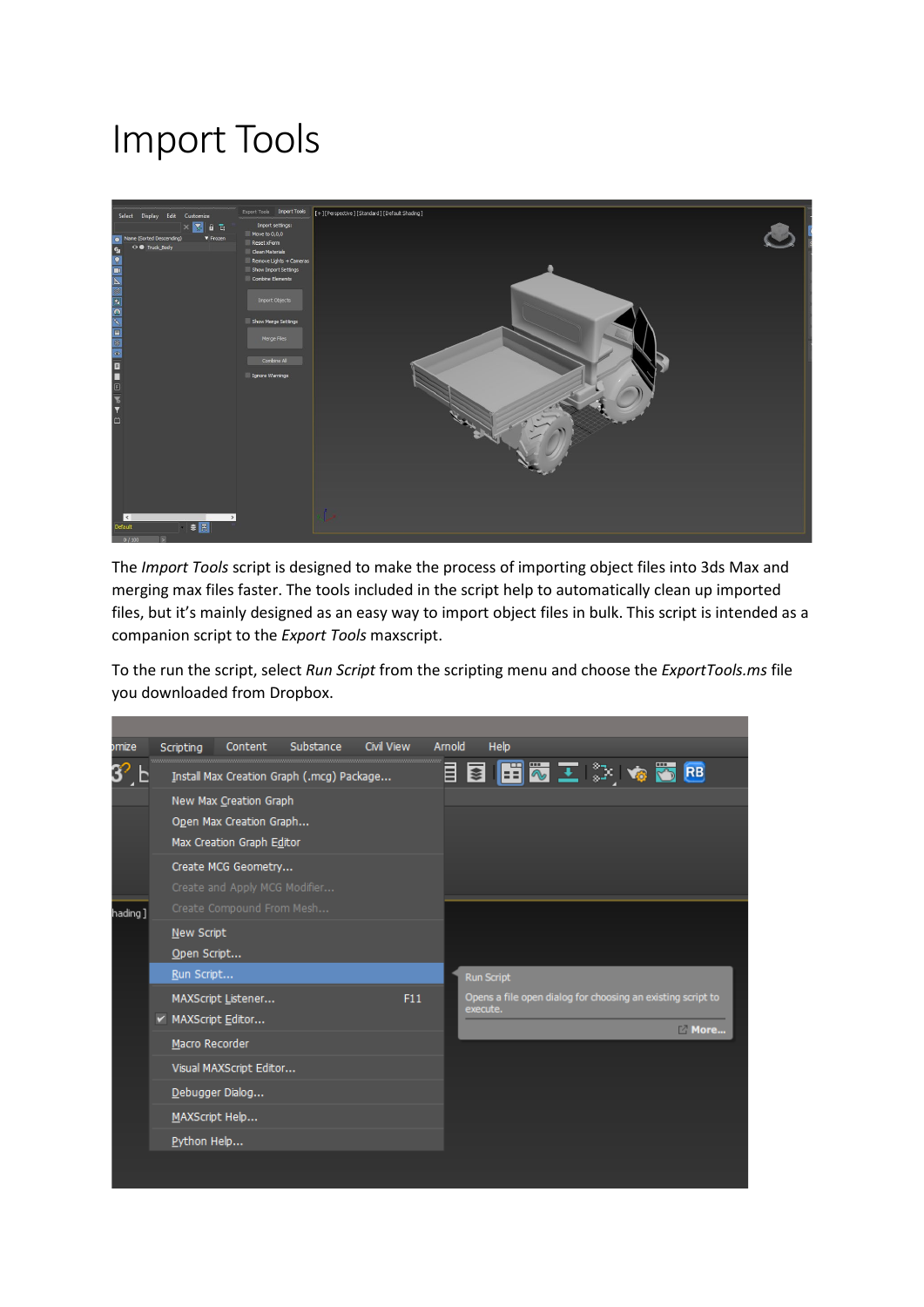Alternatively, the script can be added to the following folder, allowing it to run automatically every time 3ds Max is loaded:

#### *Program Files\Autodesk\3ds Max 2022\ 3ds Max 2022\scripts\Startup*

Adding a file to this location will require admin permission, but it will only need to be done once.

By default, the Import tools script is docked on the left-hand side of the screen. It can be undocked and docked elsewhere.



*Figure 1The Import Tools dialog*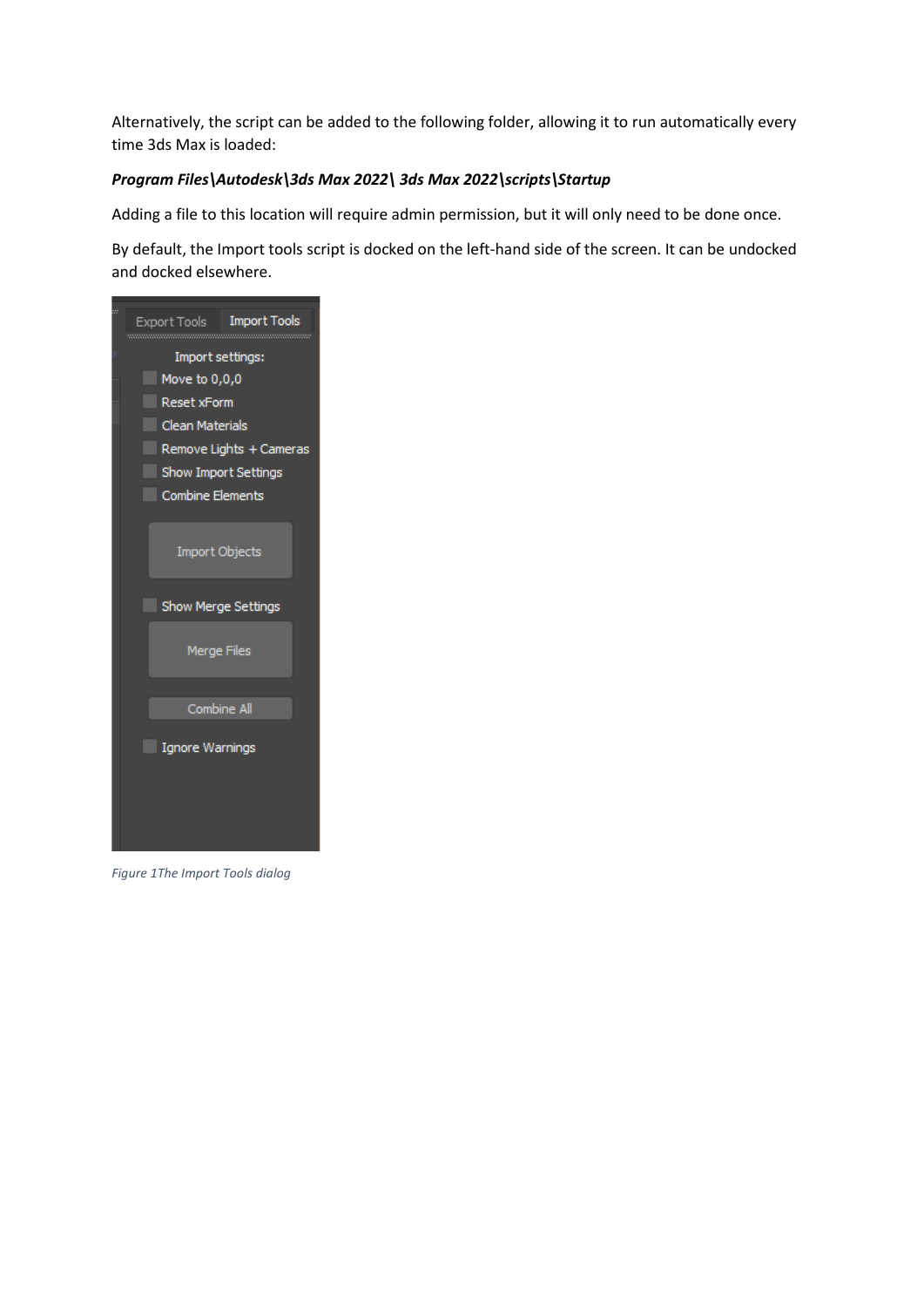# Contents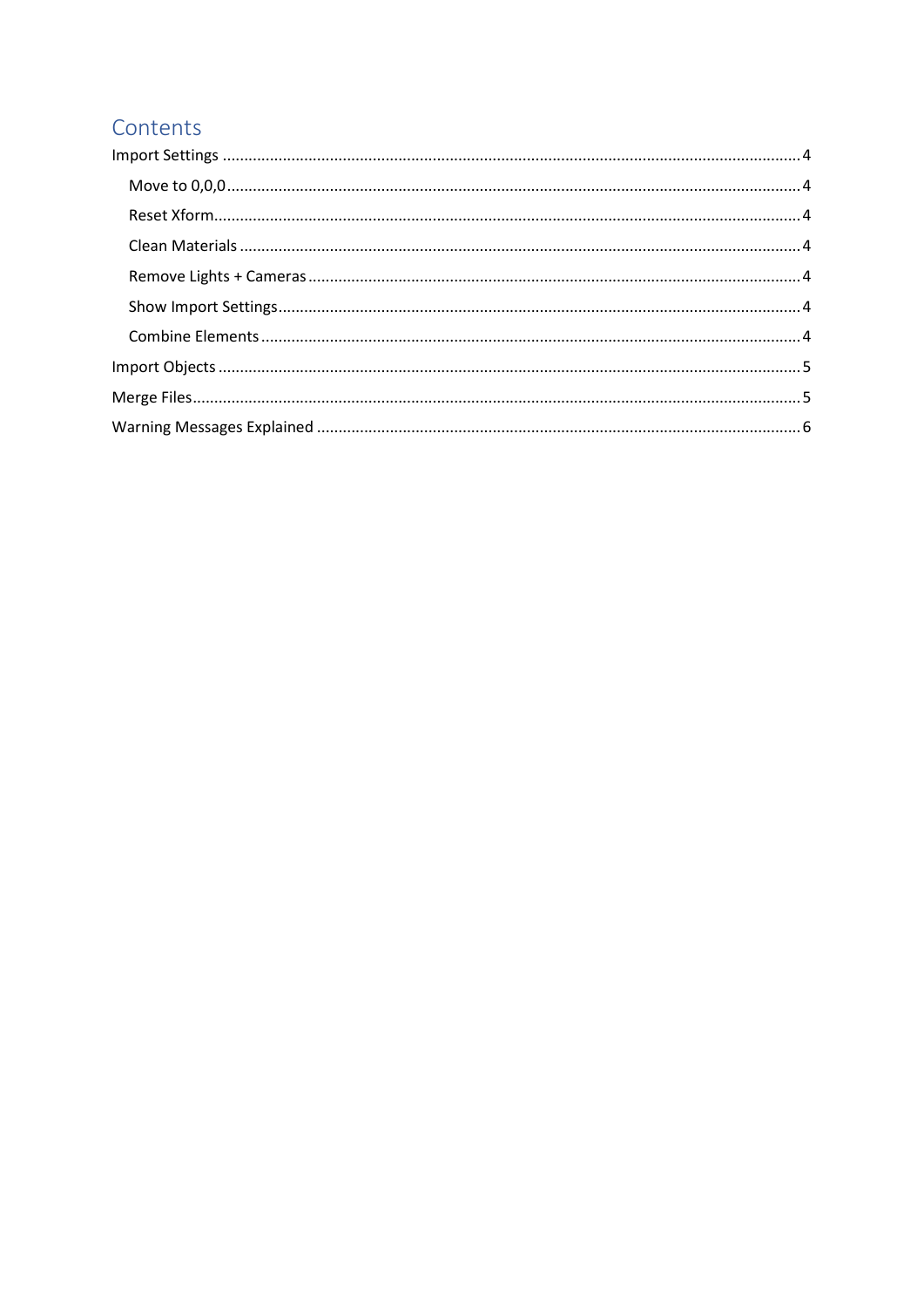## <span id="page-3-0"></span>Import Settings



The import settings are optional functions that will run when importing a file via the Import Tools script. All functions will only affect the objects being imported in the current operation, and will not interfere with anything already in the scene.

<span id="page-3-1"></span>Move to  $0,0,0$  – Checking this will move all imported files to 0,0,0 in the max scene when they are first imported.

<span id="page-3-2"></span>Reset Xform – This will reset the Xform of all objects when imported. Checking this will display a warning message informing you that Xform will be reset which may have unintended affects on some objects, unless Ignore Warnings is turned on.

<span id="page-3-3"></span>Clean Materials – This function will remove all materials from imported objects and replace them with a new standard (legacy) material, named after the object name and set to mid-grey.

<span id="page-3-4"></span>Remove Lights + Cameras – Checking this will automatically delete lights and cameras from imported files. Any cameras or lights already in the scene before importing won't be affected.

<span id="page-3-5"></span>Show Import Settings – By default, the import settings dialog box is hidden when importing files via this script. Checking *Show Import Settings* will display the import settings dialog on your next import. Note that the dialog box will only display at the start of the import queue – all objects after the first one will use the same import settings.

<span id="page-3-6"></span>Combine Elements – Checking this will combine all the elements of an FBX file into one object on import. Note that this will not combine objects imported from separate FBX files – please use the combine feature in the *Export Tools* script if you want to combine objects from different files.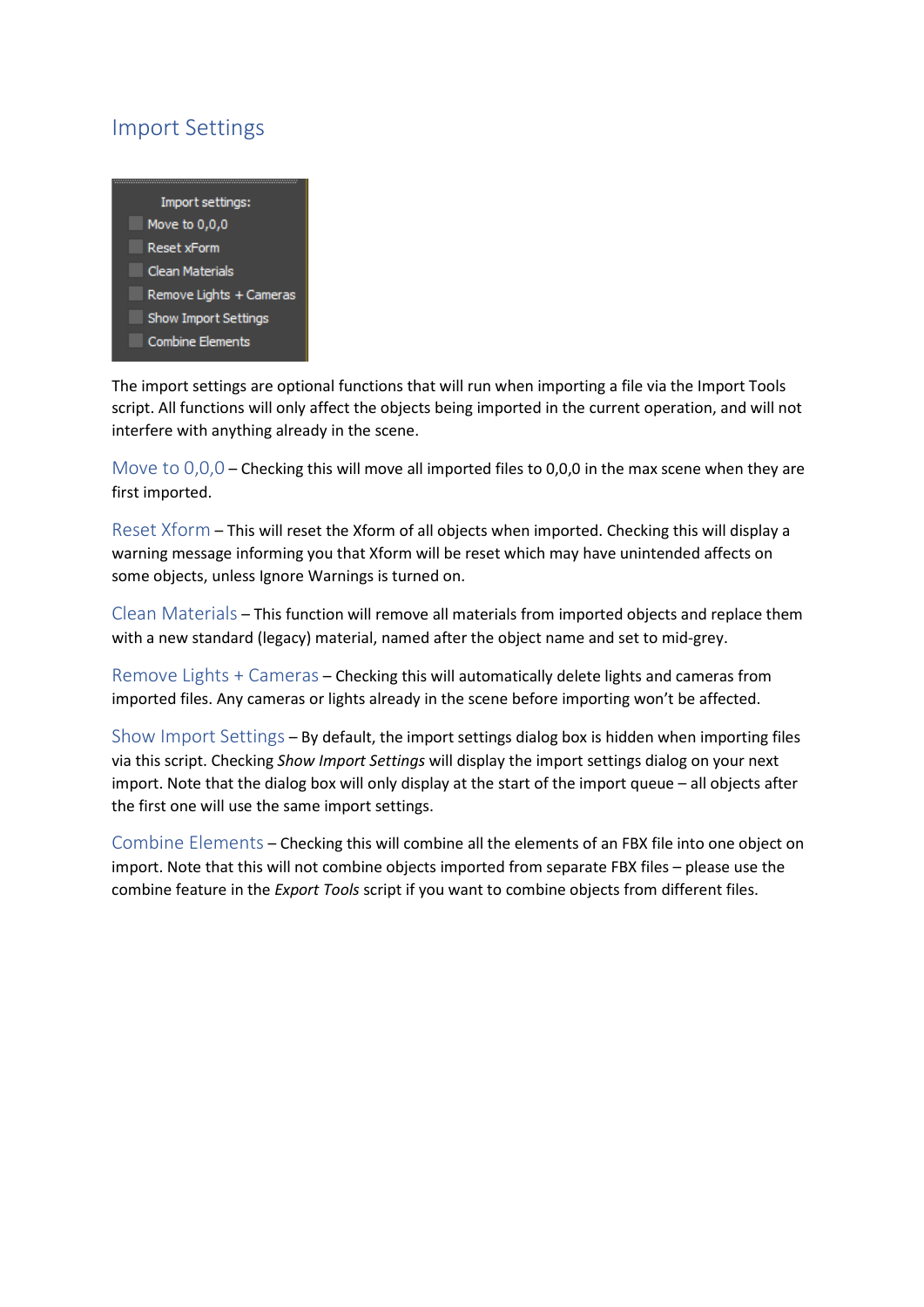## <span id="page-4-0"></span>Import Objects

Clicking *Import Objects* will prompt you to select one or more mesh files from the windows explorer pop up. By default, the pop up expects an .FBX file, but any mesh file can be imported.



#### <span id="page-4-1"></span>Merge Files

As well as importing object files, the script can be used to merge max files into the scene. The *Show Merge Settings* toggle above the Merge Files button will allow you turn on the merge dialog box, which will let you choose which objects from your selected max files you would like to merge.



By default, this is turned off and all objects from selected max scenes will be merged without any prompts.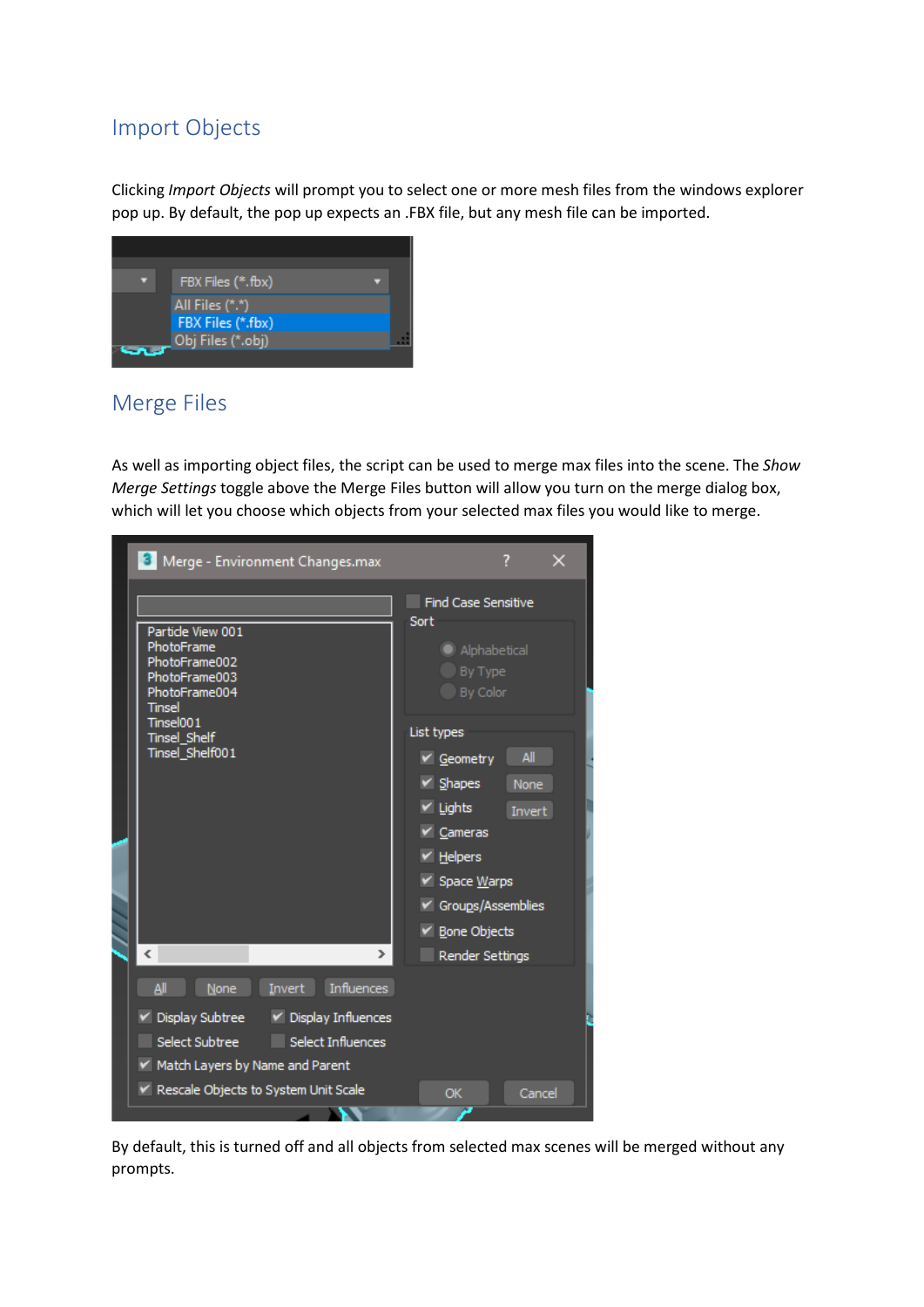#### <span id="page-5-0"></span>Warning Messages Explained

The *Import Tools* maxscript includes a warning message for the *Reset Xform* feature. When this setting is toggled on, this warning message will be displayed, unless Ignore Warnings is turned on.



This warning message tells you that resetting Xform of certain objects – those that have parents with parents – can have undesired affects, namely rotation issues.



Resetting Xform of single level objects should never cause issues.

Resetting Xform of parent and child objects should also not cause issues. This is because the script will be applied to all objects equally.



Resetting the Xform of objects with a more complicated hierarchy, i.e. when a parent object is a child to another object, is very likely to cause rotational issues and isn't recommended.